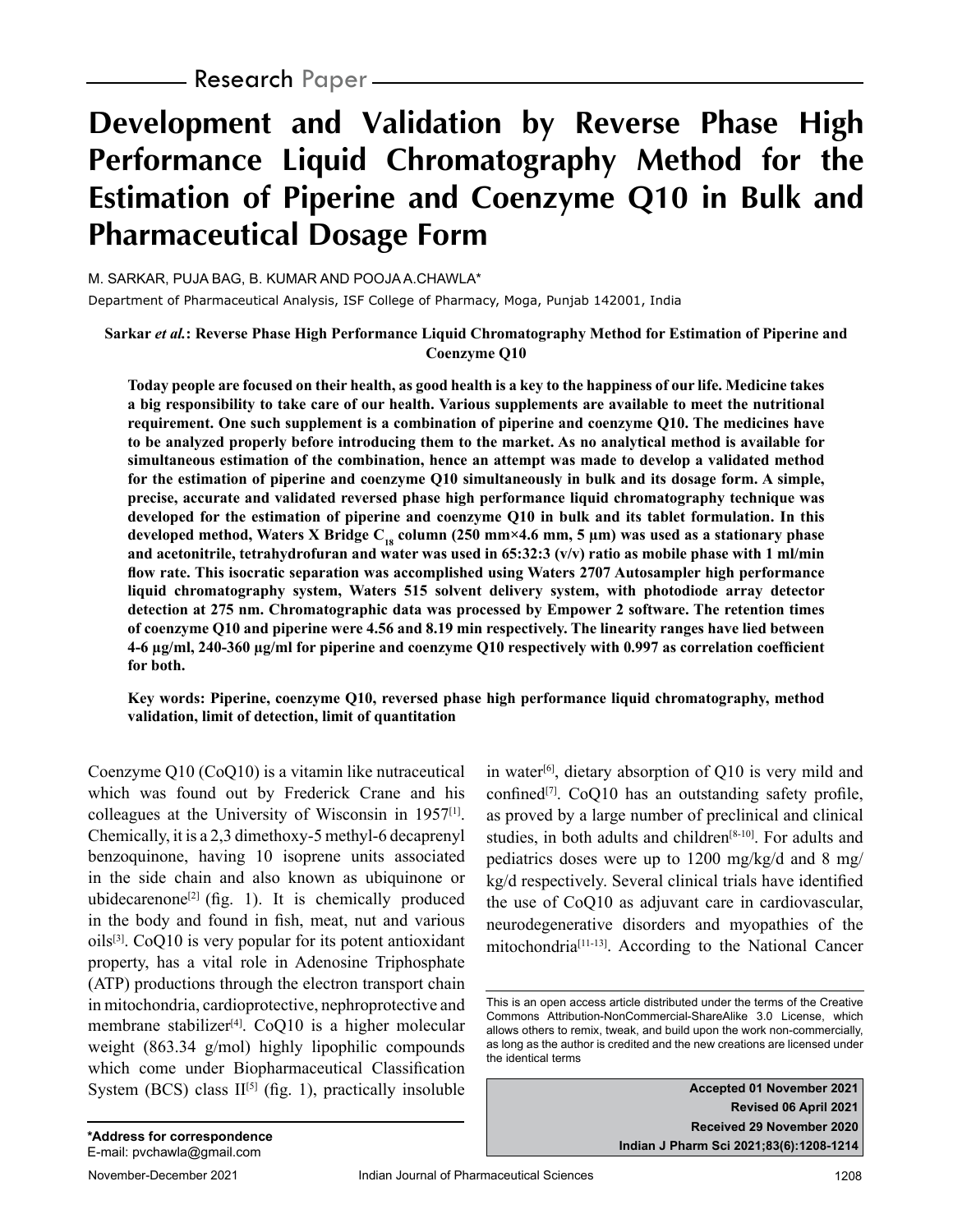

**Fig. 1: Structure of CoQ10**

Institute (NCI) people having low CoQ10 levels in the blood, were associated with myeloma, lymphoma and cancers of breast, lung, prostate, pancreatic, colon, kidney, head and neck. However, the researchers proposed that CoQ10 stimulates the immune system and can also be beneficial in secondary cancer treatment.

Piperine is part of a group of compounds known as "Vanilloids," because they are identified by the existence of a functional group depend on the structure of vanillin. Piperine is a natural substance present as the principal pungent component (1-9 %) in several portions of a plant which belong to the Piperaceae  $family<sup>[14]</sup>$ . Piperine, the most enormous alkaloid in pepper, was first identified by Hans Christian Ørsted from the pepper extract in 1819. It was collected as a crystalline yellow compound with a melting point between 128 and 130°. Piperine's chemical structure was later known as piperoylpiperidine, with the chemical formula  $C_{17}H_{19}NO_3$  and with the International Union of Pure and Applied Chemistry (IUPAC) name 1-(5-[1,3-benzodioxol-5-yl]-1-oxo-2,4-pentadienyl) piperidine (fig. 2). Piperine was reported to be a weak base that breaks down to volatile basic piperine, known as piperidine  $(C_5H_{11}N)$  and piperic acid  $(C_{12}H_{10}O_4)$ after acid or alkali hydrolysis<sup>[15]</sup>. Piperine is highly soluble in alcohol, ether and chloroform and slightly soluble in water<sup>[16]</sup>. Various studies proved that piperine has versatile beneficial activities such as immunomodulatory, anticarcinogenic, stimulatory, hepatoprotective, anti-inflammatory, antimicrobial and antiulcer activities $[17-19]$ . It was also used for improving the circulation of blood, enhancement of the flow of saliva and provoking appetite<sup>[20]</sup>. Another main function of piperine is to enhance the bioavailability of various drugs, vitamins and nutraceuticals by increasing the absorption or decelerating the metabolism of the drugs[21-23]. Literature reveals that several methods

such as Ultraviolet (UV), High Performance Liquid Chromatography (HPLC) are used for estimation of piperine and also HPLC methods are reported for CoQ10 but no single HPLC method is reported for simultaneous estimation of CoQ10 and piperine. Therefore, this study can describe a simple, rapid, precise, economical and accurate Reverse Phase High Performance Liquid Chromatography (RP-HPLC) method for the development and validation of CoQ10 and piperine in the combined pharmaceutical dosage form. Here Qubinor tablet (CoQ10/ubedicarenone and piperine) is used as a nutritional supplement that contains a high absorption form of CoQ10 available, ubidecarenone. CoQ10 helps the body's cells in energy production and has antioxidant properties that protect the body's cells from damage caused by oxidative stress and free radicals.

In the sight of useful pharmacological effects of CoQ10, the feasible role of piperine is for the enhancement of bioavailability**.**

## **MATERIALS AND METHODS**

#### **Chemical reagents:**

Piperine was obtained as generous gift sample from Unico Pharmaceuticals, Ludhiana India and CoQ10 from La-Pharma Ludhiana, India. Acetonitrile (ACN), methanol and Tetrahydrofuran (THF) (HPLC grade) was purchased from Rankem (New Delhi, India), HPLC grade water was collected from water purification systems Elix 03 (Millipore, USA) in our institutional water plant. 0.45  $\mu$ m Millipore membrane filter and syringe filter were purchased from local market. The pharmaceutical dosage forms used in the study was Qubinor tablet containing 300 mg of CoQ10 and 5 mg of piperine. Tablets were purchased from online pharmacy named 1 mg.

#### **Instrumentation:**

The analysis was carried out on Waters (2707) autosampler HPLC system, Waters 515 solvent delivery system, with Photodiode Array (PDA) detector. Empower-2 software was used for chromatographic



**Fig. 2: Structure of piperine**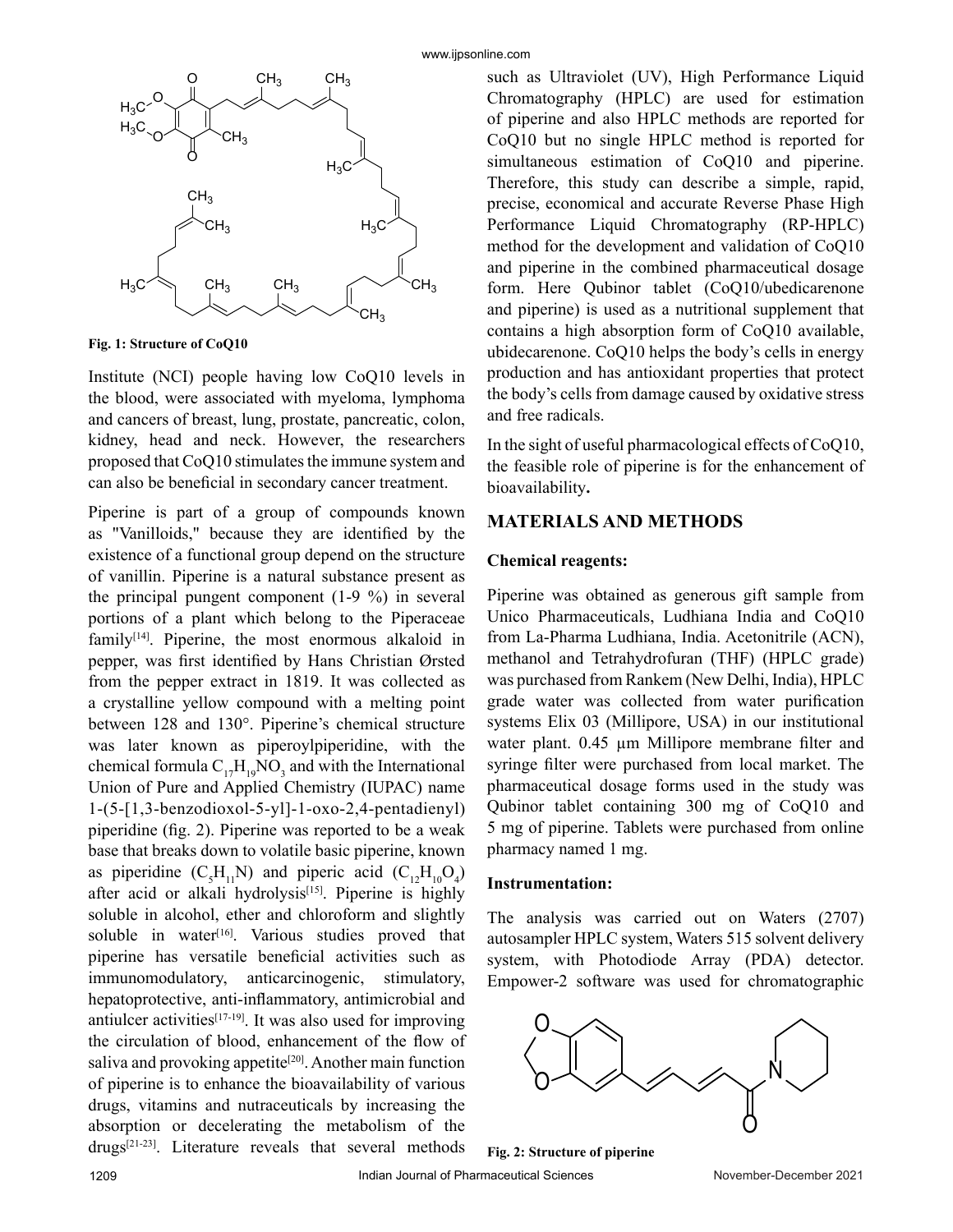data processing. PCI analytics ultrabath sonicator was used for mixing and sonication purpose. Agilent Cary 630 Fourier-Transform Infrared (FTIR) spectrometer with Microlab software and Shimadzu-1700 UV-Spectrophotometer with UV probe software had used for Active Pharmaceutical Ingredients (APIs) confirmation, Analytical Balance Mettler Toledo, AB204-S/FACT had used for weighing purpose.

### **Chromatographic conditions:**

The mobile phase consisted of ACN, THF and HPLC water (65:32:3) was used in isocratic mode through Waters X Bridge C<sub>18</sub> column (250 mm×4.6 mm,  $5 \mu m$ ) with flow rate of 1.0 ml/min and run time 20 min. Detection was done at 275 nm wavelength. Column temperature was set at 40°. Mobile phase was filtered through 0.45 µm Millipore filter paper and degassing by sonication before running into the system.

## **Preparation of standard solutions:**

Standard stock solutions of CoQ10 and piperine were prepared as 1000 ppm concentration by taking 10 mg of both in 10 ml volumetric flask individually. Mobile phase was used as a diluent, before the final make up solution had sonicated. From this 1000 ppm, both standard and stock, 300 ppm and 5 ppm (as per label claim) target concentration was prepared for CoQ10 and piperine respectively. Then for further validation study, mixed the two target concentrations as equal amount and continued the study as per International Council for Harmonisation (ICH) Q2(R1). The CoQ10 solution was kept in amber coloured volumetric flask due to its light sensitivity.

## **Preparation of sample solution:**

20 tablets were crushed and as per label claim calculated 10 mg equivalent weight was taken in a 10 ml volumetric flask to make upto 1000 ppm as test stock and then prepared the test concentrations of 300 ppm and 5 ppm for the estimation of CoQ10 and piperine, respectively. Mobile phase was used as a diluent. All the test solutions were kept in amber colored volumetric flask.

# **RESULTS AND DISCUSSION**

Various trials were used by changing the composition of the mobile phase to develop a sensitive HPLC method to estimate piperine and CoQ10 simultaneously. The developed method was appropriate with good linearity, precision and accuracy.

According to the United States Pharmacopeia (USP) guideline, the system suitability test was fulfilled by studying few parameters like theoretical plate, retention time, peak area, capacity factor, asymmetry factor, etc. Five duplicates of standard stock solution of drug piperine and CoQ10 were taken and analysis was performed at the optimized chromatographic conditions. The results are discussed in Table 1.

The developed RP-HPLC method was validated according to ICH guideline parameters[24-26].

Specificity may be explained as the power of an analytical method to accurately distinguish the analyte in the presence of another potential sample mixture. The specificity is assessed by injecting the blank and sample solution. The entire identification followed by the separation of piperine and CoQ10 by the RP-HPLC technique was obtained with no interference (fig. 3) which corroborates the specificity of the developed method.

The linearity of the HPLC method was performed by preparing six concentrations of piperine and CoQ10 standard solution in methanol from their stock solution individually. The linearity was followed in the concentration range of 4-6 µg/ml for piperine and 240-360 µg/ml for CoQ10 with 0.997 as correlation coefficient for all (fig. 4-fig. 6). The results confirmed that the concentration range in which the standard curve of linearity was performed has good reproducibility as per Table 2.

The value of Limit of Detection (LOD) was found to  $0.21 \mu$ g/ml and 2.79 μg/ml for piperine and CoQ10

| Sr. No.        | <b>Parameters</b>             | <b>USP limit</b>         | CoQ10   | Piperine |
|----------------|-------------------------------|--------------------------|---------|----------|
|                | Concentration (%)             | $\blacksquare$           | 100 %   | 100      |
| $\overline{2}$ | Retention time (min)          | $\overline{\phantom{0}}$ | 4.56    | 8.19     |
| 3              | Average peak area             |                          | 42410.5 | 622697.3 |
| $\overline{4}$ | % RSD of peak area            | $\leq 2.0$               | 0.904   | 0.773    |
| 5              | Peak asymmetry                | $≤1.5$                   | 0.786   | 0.647    |
| 6              | Mean no. of theoretical Plate | $\geq$ 2000              | 3500    | 5500     |
|                | Final retention time (min)    | $\overline{\phantom{0}}$ | 4.606   | 8.280    |

**TABLE 1: SYSTEM SUITABILITY PARAMETERS**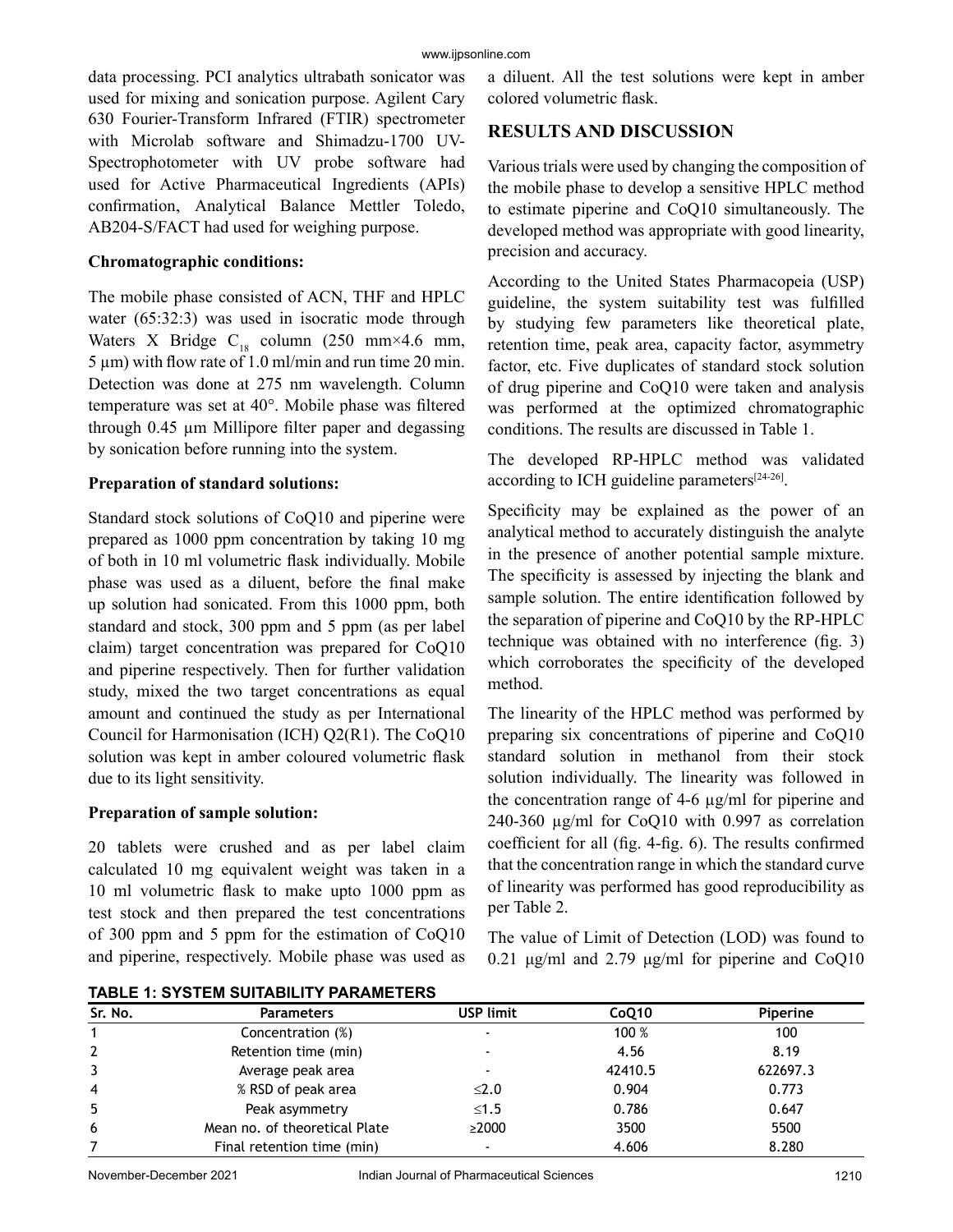

**Fig. 3: Overlay of blank chromatogram with sample showing no interferences**



**Fig. 4: Linearity curve of piperine**

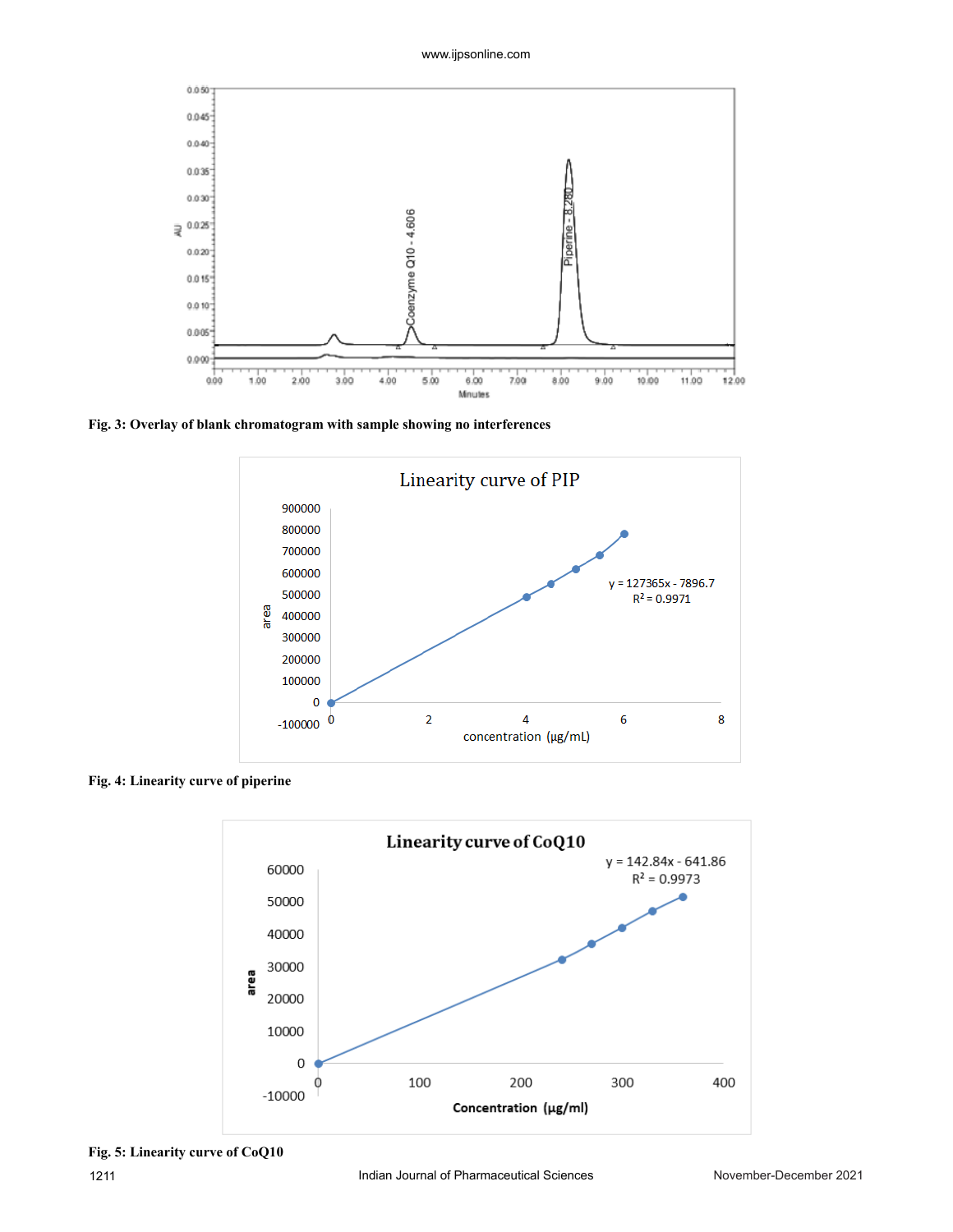

**Fig. 6: Overlay chromatogram of CoQ10 (240-360 µg/ml) and piperine (4.0-6.0 µg/ml)**

|       |  | TABLE 2: LINEARITY RESULTS OF PIPERINE AND |
|-------|--|--------------------------------------------|
| COQ10 |  |                                            |

| Piperine      |           | CoQ10         |           |  |
|---------------|-----------|---------------|-----------|--|
| Concentration | Peak area | Concentration | Peak area |  |
| $(\mu g/ml)$  |           | $(\mu g/ml)$  |           |  |
| 4             | 492021    | 240           | 32221     |  |
| 4.5           | 553185    | 270           | 37075     |  |
| 5             | 621403    | 300           | 42095     |  |
| 5.5           | 687251    | 330           | 47252     |  |
| 6             | 782884    | 360           | 51768     |  |

respectively. Similarly, Limit of Quantitation (LOQ) was found to be 0.69 μg/ml and 9.32 μg/ml for piperine and CoQ10 respectively. Various factors as column type, detector sensitivity and pH are responsible for the value of LOD and LOQ. The results are shown in Table 3.

The system precision study was accomplished by using a 100 % target concentration of test sample with 6 replicates. The calculated percentage Relative Standard Deviation (% RSD). of the area of piperine and CoQ10, six replicates should not be more than 2 %. The % RSD for system precision was within the limit.

The precision of a method can be explained as the degree of closeness among the individual results of the standard solution of the target concentration. Six duplicates of 100 % of test concentration of piperine and CoQ10 were used for the intraday and interday precision study. The % RSD should be less than 1 % for API and 2 % for the drug product. The method has accomplished the limit of % RSD as per ICH guideline. The results are shown in Table 4.

#### **TABLE 3: VALIDATION PARAMETERS**

| COQ10                         |           |                                                                                                                                                                                                                                                                                                                                              |                           | <b>Validation parameters</b>              | CoQ10                      | Piperine                   |
|-------------------------------|-----------|----------------------------------------------------------------------------------------------------------------------------------------------------------------------------------------------------------------------------------------------------------------------------------------------------------------------------------------------|---------------------------|-------------------------------------------|----------------------------|----------------------------|
| Piperine<br>CoQ10             |           |                                                                                                                                                                                                                                                                                                                                              | Detection wavelength (nm) | 275                                       | 275                        |                            |
| Concentration<br>$(\mu g/ml)$ | Peak area | Concentration<br>$(\mu g/ml)$                                                                                                                                                                                                                                                                                                                | Peak area                 | Linearity range (µg/ml)<br>Coefficient of | 243-360                    | $4 - 6$                    |
| 4                             | 492021    | 240                                                                                                                                                                                                                                                                                                                                          | 32221                     | determination $(r^2)$                     | 0.997                      | 0.9971                     |
| 4.5                           | 553185    | 270                                                                                                                                                                                                                                                                                                                                          | 37075                     | Regression equation                       | $v = 142.84x$<br>$-641.86$ | $v = 127365x$<br>$-7896.7$ |
| 5                             | 621403    | 300                                                                                                                                                                                                                                                                                                                                          | 42095                     | Slope                                     | 142.84                     | 127365                     |
| 5.5                           | 687251    | 330                                                                                                                                                                                                                                                                                                                                          | 47252                     | Intercept                                 | $-641.86$                  | $-7896.7$                  |
| 6                             | 782884    | 360                                                                                                                                                                                                                                                                                                                                          | 51768                     | Limit of detection $(\mu g/ml)$           | 2.79                       | 0.21                       |
|                               |           | $\ldots$ $\ldots$ $\ldots$ $\ldots$ $\ldots$ $\ldots$ $\ldots$ $\ldots$ $\ldots$ $\ldots$ $\ldots$ $\ldots$ $\ldots$ $\ldots$ $\ldots$ $\ldots$ $\ldots$ $\ldots$ $\ldots$ $\ldots$ $\ldots$ $\ldots$ $\ldots$ $\ldots$ $\ldots$ $\ldots$ $\ldots$ $\ldots$ $\ldots$ $\ldots$ $\ldots$ $\ldots$ $\ldots$ $\ldots$ $\ldots$ $\ldots$ $\ldots$ |                           | Limit of quantitation                     | 9.32                       | 0.69                       |

#### **TABLE 4: % RSD IN METHOD PRECISION**

| Precision                 | Piperine | CoQ10 |
|---------------------------|----------|-------|
| Intraday (n=6) $(\%$ RSD) | 0.91     | 0.97  |
| Interday (n=6) $(\%$ RSD) | 0.77     | 0.52  |

Note: Number of injections-6

An accuracy study was performed by adding a known amount of standard solution into the test solution, called the spiking method. 80 %, 100 % and 120 % standard solution of target concentration was added to the 100 % test solution. According to ICH guidelines, the percent (%) recovery should be within 98-102 %. The followed formula for calculating % recovery is as follows:

% Recovery=Spiked concentration−Unspiked concentration/Known concentration added×100

The results are shown in Table 5.

According to USP, robustness tests the capacity of an analytical process to remain uninfluenced by minor yet deliberate changes in parameters of the method. Robustness gives some sense of an analytical method's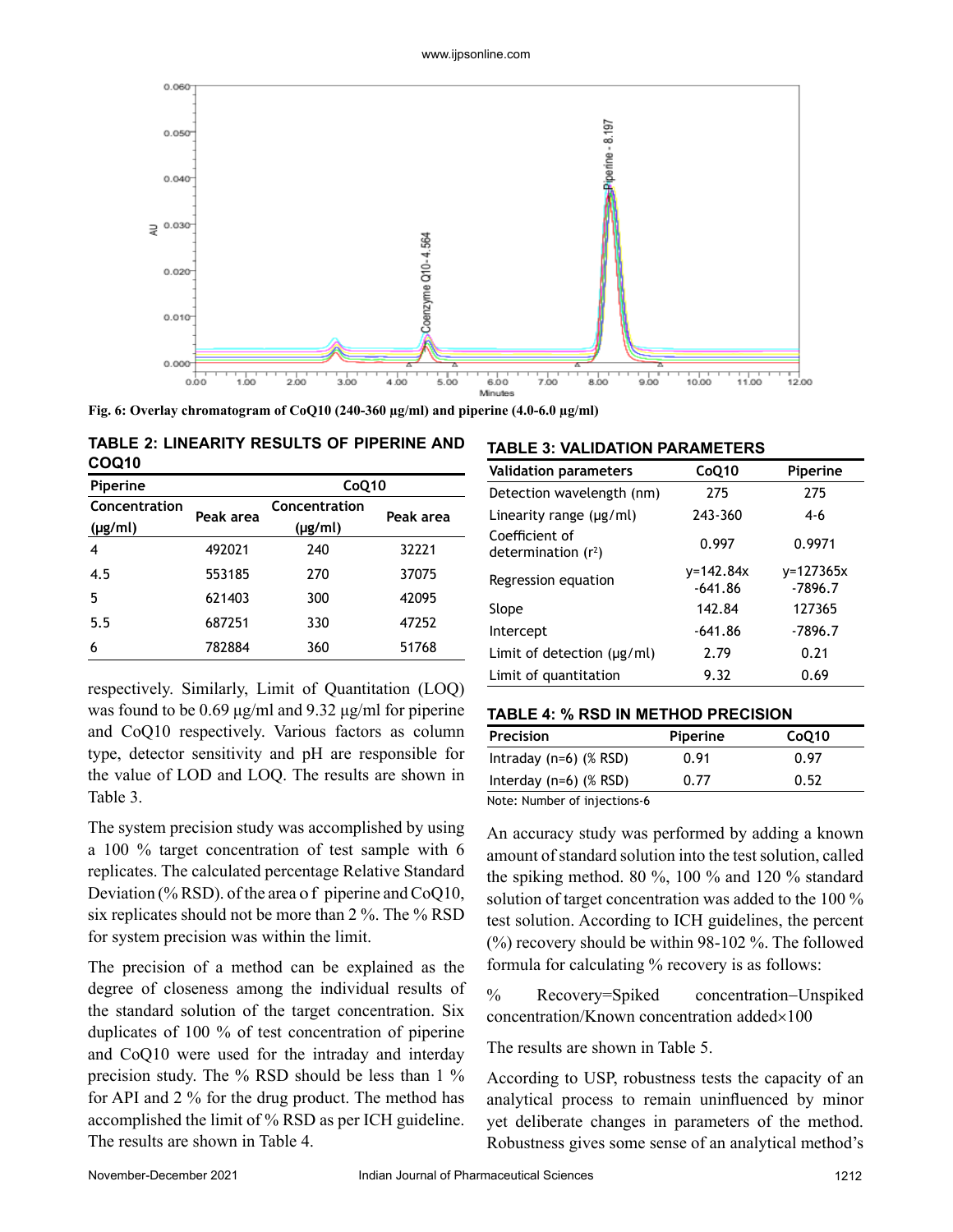| TABLE 5: % RECOVERY RESULTS OF PIPERINE AND COQ10 |  |  |
|---------------------------------------------------|--|--|
|                                                   |  |  |

| Drug     | Level (%) | <b>Unspiked</b> | Spiked | Total | Amount recovered | % Recovery |
|----------|-----------|-----------------|--------|-------|------------------|------------|
|          | 80        |                 | 4      |       | 8.98             | 99.77      |
| Piperine | 100       |                 | 5      | 10    | 10.04            | 100.40     |
|          | 120       |                 | 6      | 11    | 11.03            | 100.27     |
|          | 80        | 300             | 240    | 540   | 534.6            | 99         |
| CoQ10    | 100       | 300             | 300    | 600   | 603.12           | 100.52     |
|          | 120       | 300             | 360    | 660   | 657.82           | 99.67      |

www.ijpsonline.com

## **TABLE 6: % RSD OF PIPERINE AND COQ10 IN THE STUDY OF ROBUSTNESS**

|                       | Concentration | Changed flow rate<br>$(1.00 \text{ mJ/min}) \pm 10 \%$ |                | Changed composition of<br>mobile phase (ACN:THF:Water)<br>$(65:32:3) \pm 2\%$ |         | Changed wavelength<br>$(275 \text{ nm})\pm 2 \text{ nm}$ |                  |
|-----------------------|---------------|--------------------------------------------------------|----------------|-------------------------------------------------------------------------------|---------|----------------------------------------------------------|------------------|
| Drug                  | (µg/ml)       | 0.90<br>ml/min                                         | 1.10<br>ml/min | 63:34:3                                                                       | 67:30:3 | $273 \text{ nm}$                                         | $277 \text{ nm}$ |
| Piperine (Area % RSD) |               | 0.67                                                   | 0.58           | 0.67                                                                          | 0.54    | 0.65                                                     | 0.51             |
| CoQ10 (Area % RSD)    | 300           | 0.62                                                   | 0.79           | 0.74                                                                          | 0.94    | 0.70                                                     | 0.66             |

Note: Number of injections-2

## **TABLE 7: ASSAY DETERMINATION (% PURITY W/W) OF THE DOSAGE FORM (QUBINOR) BY RP-HPLC**

| Drug     | Label claim (mg/ml) | Amount found (mg) | % Estimation (mg/tab) |
|----------|---------------------|-------------------|-----------------------|
| CoQ10    | 300                 | 297.99            | 99.33                 |
| Piperine |                     | 5.01              | 100.31                |

reliability during daily use. The results achieved were not influenced by the variation in the conditions and were in parallel with the findings for previous conditions. The results are shown in Table 6.

The assay can be defined as the test for checking the purity of the drug in a marketed formulation (Qubinor) called a percentage purity study (w/w). The estimated % purity of piperine and CoQ10 and was found to be 99.33 % and 100.31 % respectively. The results are shown in Table 7. Thus, procured piperine and CoQ10 were found to be in pure form.

A rapid, precise and validated RP-HPLC method was developed for the estimation of piperine and CoQ10 simultaneously from a pharmaceutical fixed dosage combination named Qubinor. This HPLC method may also offer convenience for the selective determination of piperine and CoQ10. The developed method was validated as per ICH Q2(R1) guideline. This reported method is precise, accurate, linear, sensitive and specific on the parameters of validation. This method can be applied for the quality control assay and analytical purpose in pharmaceutical industries.

## **Acknowledgements:**

The authors are thankful to the management of ISF College of Pharmacy, Moga for providing necessary infrastructure to carry out this research work.

## **Conflict of interests:**

The authors declared no conflict of interest.

## **REFERENCES**

- 1. FLC, RLL. Isolation of a quinone from beef heart mitochondria. Biochim Biophys Acta 1957;25(1):220-1.
- 2. Wolf DE, Hoffman CH, Trenner NR, Arison BH, Shunk CH, Linn BO, *et al.* Coenzyme QI Structure studies on the coenzyme Q group. J Am Chem Soc 1958;80(17):4752.
- 3. Pravst I, Žmitek K, Žmitek J. Coenzyme Q10 contents in foods and fortification strategies. Crit Rev Food Sci Nutr 2010;50(4):269-80.
- 4. Muheem A, Shakeel F, Zafar S, Jahangir MA, Warsi MH, Jain GK, *et al.* Development and validation of stability indicating liquid chromatographic (RP-HPLC) method for estimation of ubidecarenone in bulk drug and formulations using quality by design (QBD) approach. Braz J Pharm Sci 2018;53.
- 5. Tran MT, Mitchell TM, Kennedy DT, Giles JT. Role of coenzyme Q10 in chronic heart failure, angina, and hypertension. Pharmacotherapy 2001;21(7):797-806.
- 6. Ondarroa M, Sharma SK, Quinn PJ. Solvation properties of ubiquinone-10 in solvents of different polarity. Biosci Rep 1986;6(9):783-96.
- 7. Zhang Y, Åberg F, Appelkvist EL, Dallner G, Ernster L. Uptake of dietary coenzyme Q supplement is limited in rats. J Nutr 1995;125(3):446-53.
- 8. Fu X, Ji R, Dam J. Acute, subacute toxicity and genotoxic effect of Bio-Quinone® Q10 in mice and rats. Regul Toxicol Pharmacol 2009;53(1):1-5.
- 9. Miles MV, Patterson BJ, Schapiro MB, Hickey FJ, Chalfonte-Evans M, Horn PS, *et al.* Coenzyme Q10 absorption and tolerance in children with Down syndrome: A dose-ranging trial. Pediatr Neurol 2006;35(1):30-7.